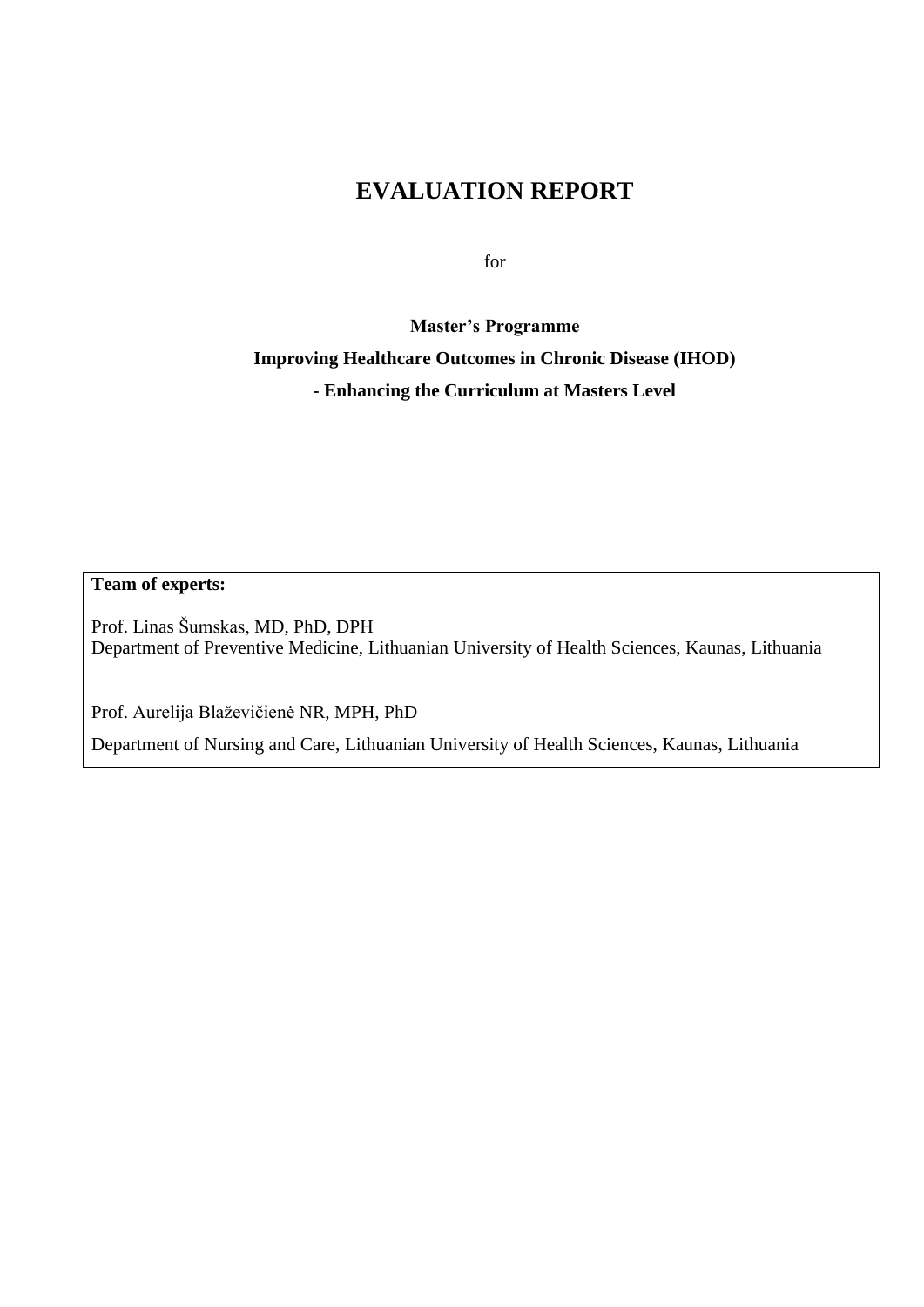# **I. INTRODUCTION**

.

# *1.1. Background of the evaluation process*

The Master's programme Improving Healthcare Outcomes in Chronic Disease (IHOD), is aligned with the APHEA (Agency for Public Health Education Accreditation) Master's in Public Health curriculum, which are supported by the Erasmus+ Project. Accordingly, this Master's IHOD training programme was developed in line with international standards for public health education and competences and the European Credit Transfer and Accumulation System (ECTS).

The evaluation was intended to help higher education institutions to constantly improve their study programmes and to inform the public about the quality of studies.

Aim of the Project was to create and develop a Master's Programme Improving Healthcare Outcomes in Chronic Disease (IHOD), which underpins improved healthcare outcomes and preventative approaches to chronic disease by modernising the HE curriculum in the partner countries with the broad objective of modernising the curriculum supported by innovative courses and methodologies at Master's level in public health studies.

The new Master's Programme is delivered over two years and upon successful completion students acquire Master's Degree in Health Sciences.

#### **II. PROGRAMME ANALYSIS**

# *2.1. Programme aims and learning outcomes*

These aims and objectives directly addressed the priorities for curriculum development in the subject area "Health" for the following regions: Russia, South Eastern Asia and Central Asia as well as addressing the introduction of new learning and teaching tools and methodologies, life-long learning and cooperation between universities and the public health sector. This project underpinned improved healthcare outcomes and preventative approaches to chronic non-communicable diseases by modernizing the HE curriculum in the partner countries with the broad objective of modernizing the curriculum supported by innovative courses and methodologies at Masters Level in public health studies.

The aim of the program is specific, clearly formulated and realistic to be achieved. It includes all the areas of activities of health care workers (public health specialist, nurses), scientific background of the profession and core values, required for modern health care workers profession. The aim of the program fits with the requirements of the second cycle of university study level.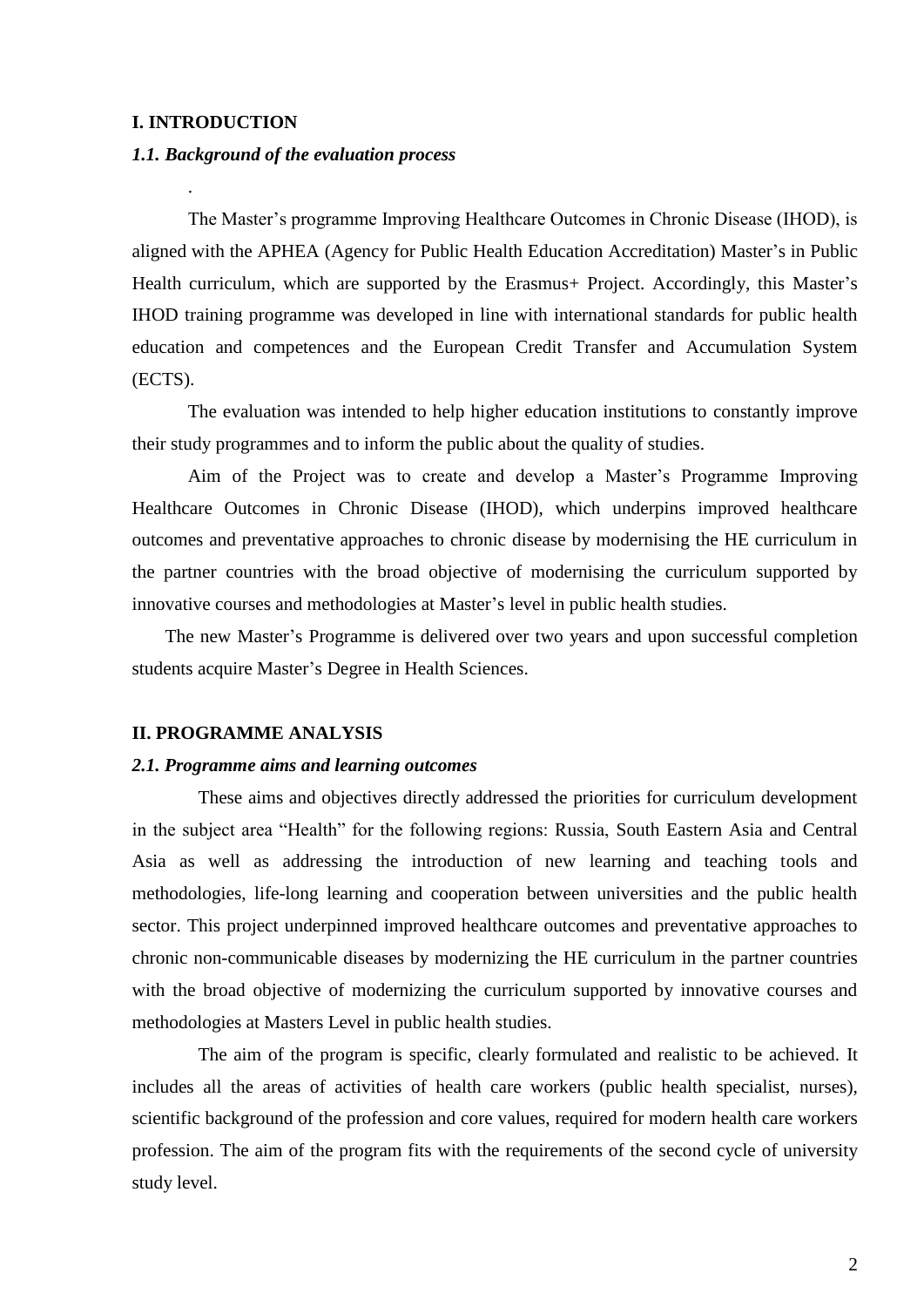The program seeks to ensure eligibility for graduated students to work in broad practice area and evaluate the health changes in the society. It corresponds to a growing need of care services of society and ensures access of health workers resources to labour market.

There are four main competences in the program: Knowledge, Cognitive skills, Practical skills and Transferable skills. Each of these have designated specific learning outcomes. The study subject description is clearly presents an annotation, purpose of the course unit, course content (names of the subjects, contact work hours and planned learning activities, independent work hours and tasks) related to each module.

The learning outcomes of IHOD Master's programme are compatible with each other and correspond adequately to the content of the entire program. Learning outcomes are designated suitably to achieve the goals of the program and ensure the acquisition of obligatory knowledge and skills. Learning outcomes of the program as well as learning outcomes of the course unit, course unit methods and assessment strategy are presented in a table under each study module in study subject description and this forms a clear picture of the learning outcomes. Furthermore, the assessment weighting percentage is presented under each study subject.

Students are aware on aims and learning outcomes, teachers present these when a new course begins and they can read also from intranet. Criteria for the assessment of student achievement are consistent with the expected outcomes of the studies.

In summary: The aims and learning outcomes of the IHOD Master's program have been presented clearly and understandably.

# *2.2. Curriculum design*

The strategic intent encompasses the development and introduction of online modules through the utilisation of innovative, online teaching and learning materials and methods. The online modules should be adapted for the international students with sufficient on-line and independent studying time.

The curriculum design based on the core areas according to APHEA and this content to ensure students are exposed to a modern and comprehensive public health curriculum (APHEA, 2014).

The curriculum design meets legal requirements for second level of university study programs. Volume of the program is 120 credits appropriately distributed through 2 year period of studies. Students finish studies by preparing and defending final **Research Project.** Studies are carried out in the modular principle allied subjects are grouped together into a single module with a common goal.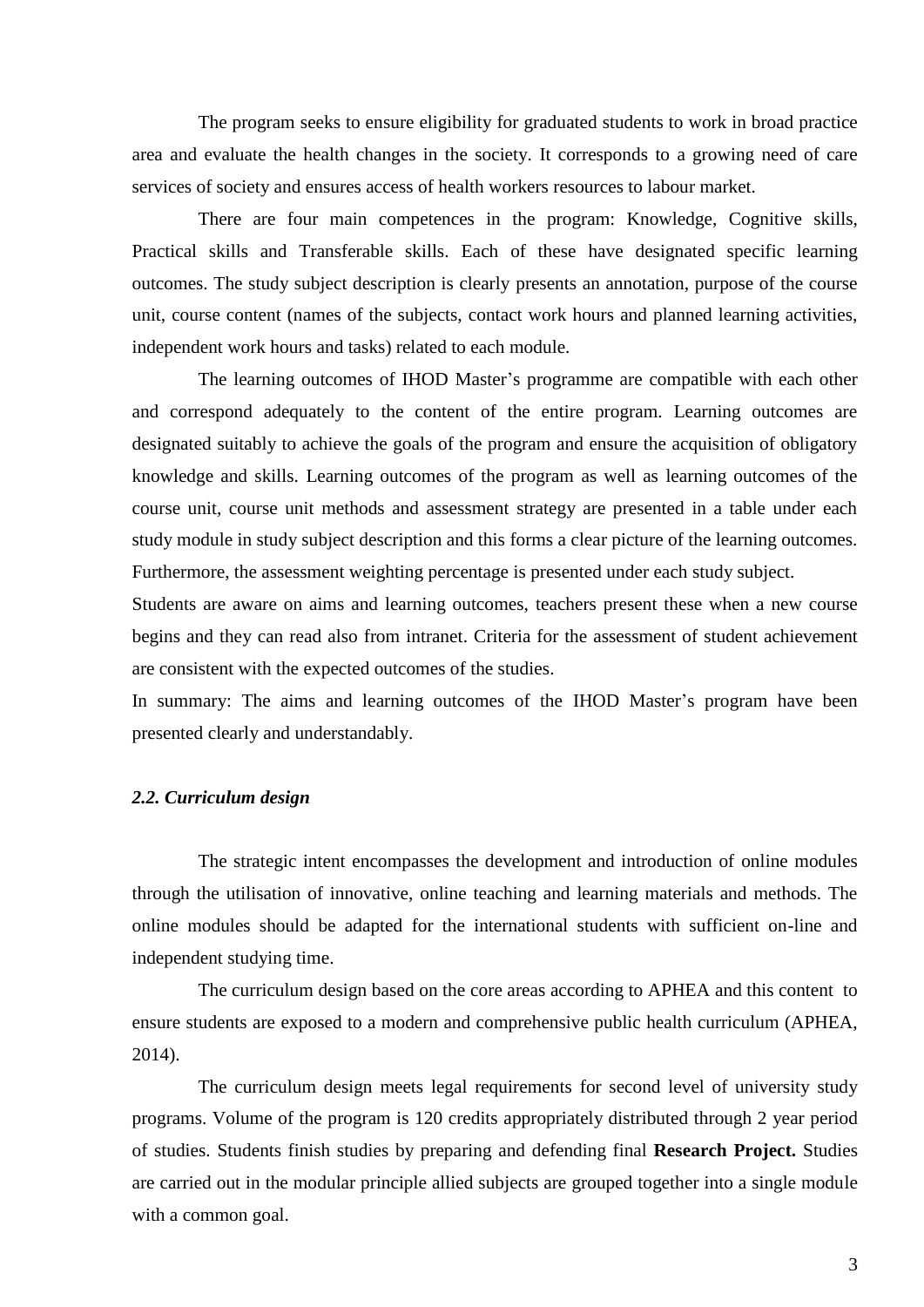This programme will allow students at the Master's Level to address healthcare related problems on local and global scale, through the implementation and application of international bestevidence practice, to become internationally renowned public health professionals.

# *2.3. Teaching staff*

Program is delivered by scientists within relevant field of specialty to public health, nurse or health science field. The trend towards having more and more teachers in leading roles with a public health, general practice or advanced nursing background has been strongly recommended, emphasised and systematically developed by institutions involved.

The IHOD Master's programme was coordinated and managed by the academic staff of the various international university partners (Ireland, Spain, Italy, Lithuania, Russia, Uzbekistan and Vietnam) and academic programme coordinators were appointed for continuous and sustainable management. The programme coordinators throughout the different third level institutional centres were responsible for the operational management of the programme, the monitoring of programme processes, academic assessment procedures and the integration of quality assurance principles. The programme coordinators also ensured a collaborative partnership with clinical staff who supported students in clinical practice placements for successful clinical experience. Additionally, the programme coordinators collaborated with programme representatives and key stakeholders through their involvement in taught graduate curriculum groups. This forum facilitated quality control assessments to be achieved and evaluated.

Various teaching methods are being used along with lectures. Teachers included case studies, presentations, discussions, group work and practical placement for development critical thinking. Evidence based learning and problem-based learning are used.

# *2.4. Facilities and learning resources*

Library staff supported students with principles of advanced research practice and services staff supported the procurement of material resources and assistance as needed. Assessment procedures were delivered and supported by assessments committees.

Material resources for core modules of the programme were facilitated and managed by each partner institution. Academic schools had complete access to resources on their campuses, which included libraries, computer rooms, lecture theatres and seminar rooms. Students also had free access to technological applications such as on-line databases, email etc. On-line platforms to support student learning were also available at each institution allowing students to download